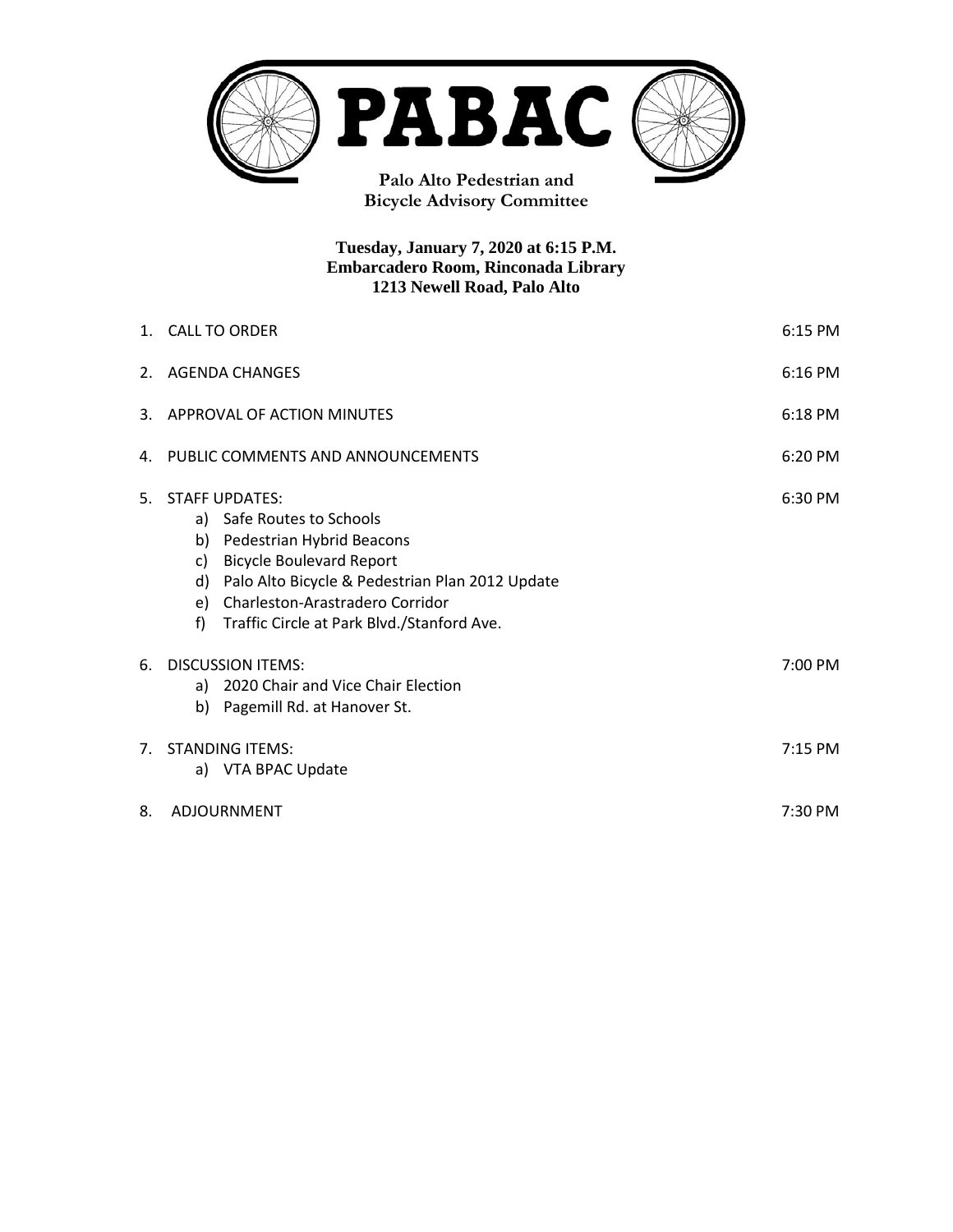| 1<br>$\overline{\mathbf{c}}$<br>3 | <b>PABAC</b><br>Palo Alto Pedestrian and                                                                                                                                              |                       |                                                                                                                                          |  |  |
|-----------------------------------|---------------------------------------------------------------------------------------------------------------------------------------------------------------------------------------|-----------------------|------------------------------------------------------------------------------------------------------------------------------------------|--|--|
| $\overline{4}$                    | <b>Bicycle Advisory Committee</b>                                                                                                                                                     |                       |                                                                                                                                          |  |  |
| 5                                 |                                                                                                                                                                                       |                       |                                                                                                                                          |  |  |
| 6                                 |                                                                                                                                                                                       |                       |                                                                                                                                          |  |  |
| $\tau$<br>$8\,$                   | <b>Tuesday, November 5, 2019</b><br>6:00 P.M.                                                                                                                                         |                       |                                                                                                                                          |  |  |
| 9                                 |                                                                                                                                                                                       |                       |                                                                                                                                          |  |  |
| 10                                | ADOBE NORTH ROOM, MITCHELL PARK COMMUNITY CENTER                                                                                                                                      |                       |                                                                                                                                          |  |  |
| 11                                | 3700 Mitchell Road, Palo Alto, CA                                                                                                                                                     |                       |                                                                                                                                          |  |  |
| 12                                |                                                                                                                                                                                       |                       |                                                                                                                                          |  |  |
| 13                                |                                                                                                                                                                                       |                       |                                                                                                                                          |  |  |
| 14                                | <b>Members Present:</b>                                                                                                                                                               |                       | Eric Nordman (Chair), Bruce Arthur, Bill Courington, Cedric de la                                                                        |  |  |
| 15                                |                                                                                                                                                                                       |                       | Beaujardiere, Kathy Durham, Penny Ellson, Paul Goldstein, David Hirsch,                                                                  |  |  |
| 16                                |                                                                                                                                                                                       |                       | Art Liberman, Owen Longstreth, Robert Neff, Steve Rock, Jane Rostein,                                                                    |  |  |
| 17                                |                                                                                                                                                                                       |                       | Richard Swent, Alan Wachtel, Bill Zauman                                                                                                 |  |  |
| 18                                |                                                                                                                                                                                       |                       |                                                                                                                                          |  |  |
| 19                                | <b>Members Absent:</b>                                                                                                                                                                |                       | Ken Joye (Vice Chair), John Cordes, Ann Crichton, Frisco del Rosario,                                                                    |  |  |
| 20                                |                                                                                                                                                                                       |                       | Jim Poppy, Rob Robinson                                                                                                                  |  |  |
| 21                                |                                                                                                                                                                                       |                       |                                                                                                                                          |  |  |
| 22                                |                                                                                                                                                                                       | <b>Staff Present:</b> | Sylvia Star-Lack, Rosie Mesterhazy, Joanna Chan                                                                                          |  |  |
| 23                                |                                                                                                                                                                                       |                       |                                                                                                                                          |  |  |
| 24                                | Guest:                                                                                                                                                                                |                       |                                                                                                                                          |  |  |
| 25                                |                                                                                                                                                                                       |                       |                                                                                                                                          |  |  |
| 26                                | 1.                                                                                                                                                                                    |                       | CALL TO ORDER at 6:00 p.m.                                                                                                               |  |  |
| 27                                | 2.                                                                                                                                                                                    | <b>AGENDA CHANGES</b> |                                                                                                                                          |  |  |
|                                   |                                                                                                                                                                                       |                       |                                                                                                                                          |  |  |
| 28                                | None                                                                                                                                                                                  |                       |                                                                                                                                          |  |  |
|                                   |                                                                                                                                                                                       |                       |                                                                                                                                          |  |  |
| 29                                | 3.                                                                                                                                                                                    |                       | <b>APPROVAL OF ACTION MINUTES</b>                                                                                                        |  |  |
|                                   |                                                                                                                                                                                       |                       |                                                                                                                                          |  |  |
| 30                                | <b>MOTION</b>                                                                                                                                                                         |                       |                                                                                                                                          |  |  |
|                                   |                                                                                                                                                                                       |                       |                                                                                                                                          |  |  |
| 31<br>32                          |                                                                                                                                                                                       |                       | Motion by Mr. Neff, seconded by Mr. Liberman, to approve the minutes of the October 1, 2019,<br>meeting as presented. Motion passed 5-0. |  |  |
|                                   |                                                                                                                                                                                       |                       |                                                                                                                                          |  |  |
| 33                                | 4.                                                                                                                                                                                    | <b>PUBLIC COMMENT</b> |                                                                                                                                          |  |  |
|                                   |                                                                                                                                                                                       |                       |                                                                                                                                          |  |  |
| 34                                | None                                                                                                                                                                                  |                       |                                                                                                                                          |  |  |
|                                   |                                                                                                                                                                                       |                       |                                                                                                                                          |  |  |
| 35                                | 5.                                                                                                                                                                                    | <b>SRTS UPDATE</b>    |                                                                                                                                          |  |  |
|                                   |                                                                                                                                                                                       |                       |                                                                                                                                          |  |  |
| 36<br>37                          | Rosie Mesterhazy reported bike count numbers have increased. Palo Alto High School and<br>Gunn High School reported 1,120 and 982 students biking respectively. Jane Lathrop Stanford |                       |                                                                                                                                          |  |  |
| 38                                | Middle School reported an increase from 51 percent to 70 percent of students biking. Travel                                                                                           |                       |                                                                                                                                          |  |  |
|                                   |                                                                                                                                                                                       |                       |                                                                                                                                          |  |  |

tallies are consistent with the bike counts.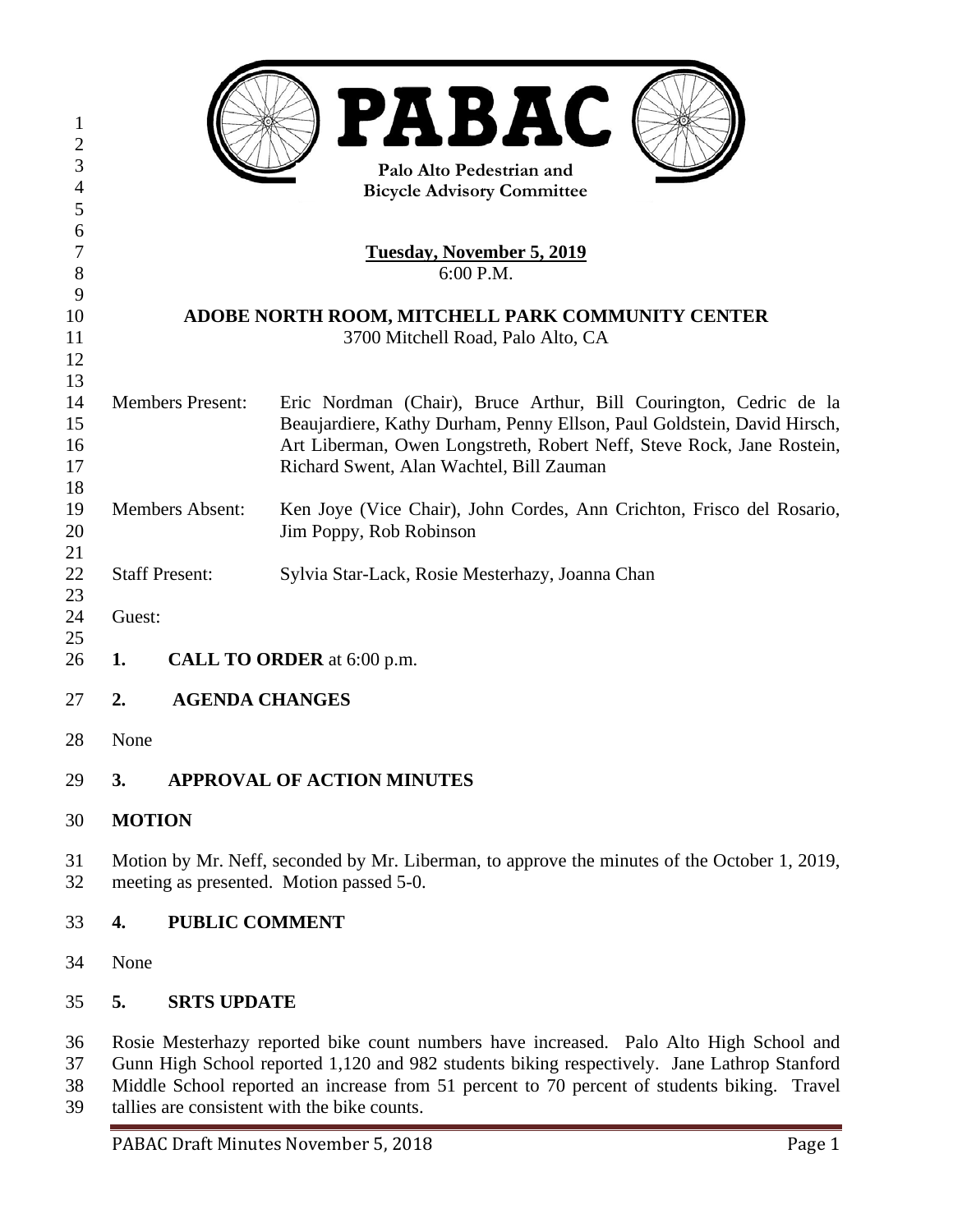In response to Mr. Goldstein's question, Ms. Mesterhazy explained that Fletcher Middle School consistently has fewer students biking because of the location of students' homes. PABAC members discussed the statistical reliability of the bike counts.

**6. STAFF UPDATES:**

# **a. Adobe Bridge**

 Joanna Chan reported that a construction contract is scheduled for Council review and approval on November 18. Construction is expected to take 18 months.

- **b. Newell Bridge EIR**
- None
- **c. Charleston-Arastradero Corridor**

 Ms. Chan indicated that landscaping is almost complete. Widening the path will begin soon, and tree pruning will begin November 6. Striping and signage will be modified.

**d. Caltrans Pedestrian Hybrid Beacons**

 Ms. Chan related that Caltrans has to conduct the final check for the beacons located at Barron, Vista, and Fernando. At College and Monroe, the City has not installed the electric meters for the beacons.

# **7. DISCUSSION ITEMS:**

# **a. 2020 PABAC Meeting Location and Time**

 PABAC members discussed meeting locations in 2020 at the Art Center, Lucie Stern, City Hall, or Rinconada Library, and beginning meetings at 5:00 p.m. or 6:15 p.m.

# **MOTION**

22 Motion by Mr. Goldstein, second by Ms. Ellson, to schedule the 2020 PABAC meetings at Rinconada Library beginning at 6:15 p.m. and to alternate meeting locations each year. Motion passed 14-0.

Chair Nordman noted PABAC will not meet in December.

# **b. 2020 Chair and Vice Chair Election**

 Chair Nordman reported the election of officers will be held at the January meeting. Anyone interested in being nominated for Chair or Vice Chair should contact Chair Nordman or staff.

## **c. Guest Speaker: Safety on Rural Roads**

 Mr. Selker reported on the need to improve the shoulders along Skyline Boulevard. Caltrans has identified a project and assigned it a mid-tier priority. Caltrans informed him that cities should

notify Caltrans that upgrades are a high priority for Caltrans to consider increasing the priority.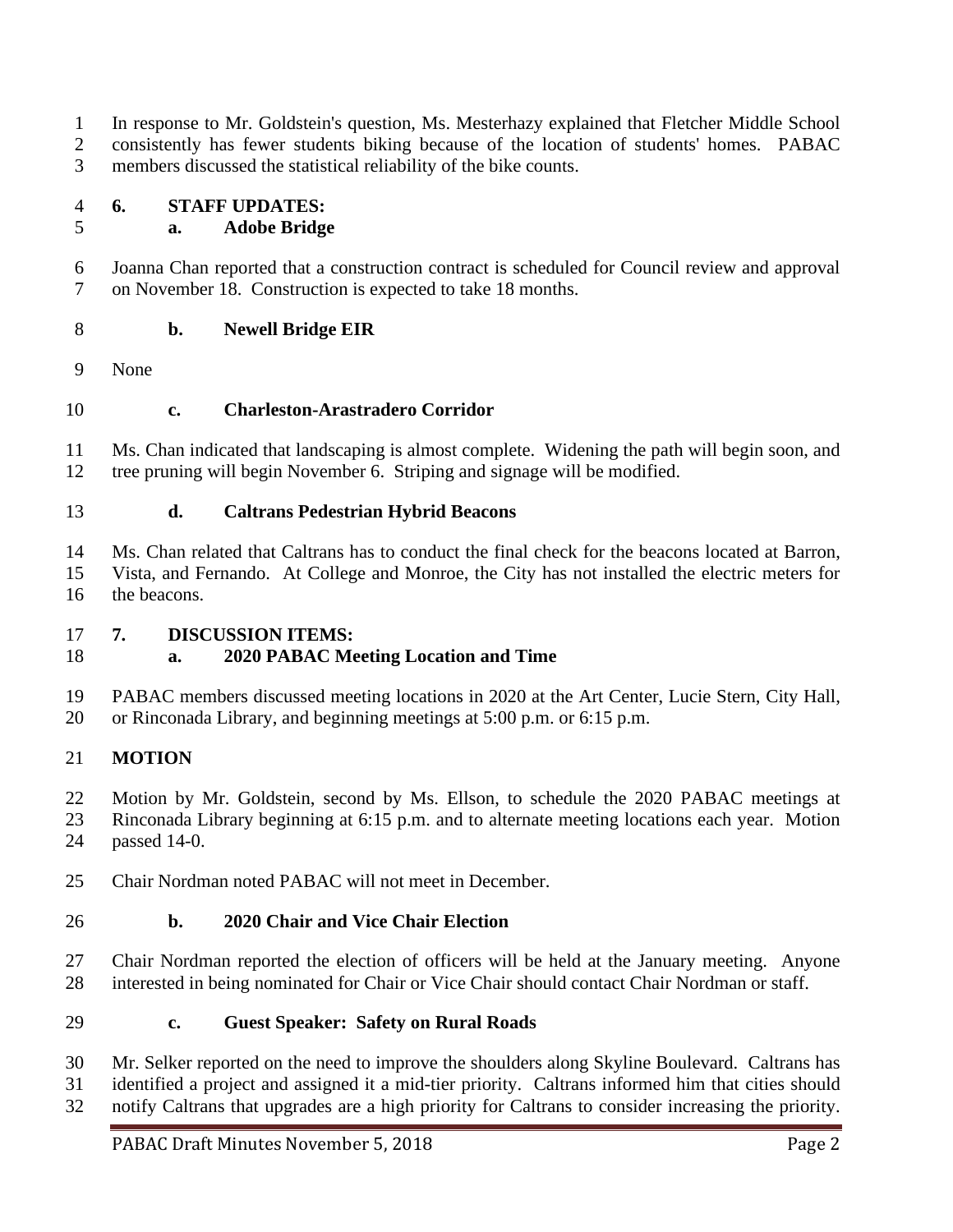- Skyline Boulevard is heavily used, and vehicles travel fast along Skyline. Between 2003 and
- 2012, 205 accidents occurred. Mr. Selker indicated an individual is willing to pay for the improvements, but Caltrans cannot accept private funding.
- PABAC members discussed the possibility of Caltrans being affiliated with a nonprofit foundation that could accept donations for the work; Silicon Valley Bicycle Coalition's bike ride
- that resulted in spot improvements on Skyline; reviewing a list of projects that Caltrans has
- identified as high priority; one individual determining public policy; standards for shoulders and
- bike lanes; and Skyline having limited right-of-way in many places for a full shoulder.

## **MOTION**

- Motion by Mr. Swent, seconded by Mr. de la Beaujardiere, to recommend staff to notify Caltrans
- that shoulder improvements on Highway 35 are a high-priority project.
- PABAC members considered the value of widening shoulders compared to the value of projects
- identified as high priority; focusing on projects that would save lives; Caltrans' funding for the
- improvements; and the improvements increasing bicyclists' safety. The City could send a letter
- to Caltrans and state that the lack of shoulders is a problem for Palo Alto cyclists.
- **Amended Motion** by Mr. Swent, seconded by Mr. de la Beaujardiere, to support improving safety on Skyline Boulevard by increasing the width of shoulders and recommend City staff to notify Caltrans that increasing the width of shoulders on Skyline Boulevard is a high priority. Amended Motion passed 9-3.

## **8. STANDING ITEMS:**

## **a. VTA BPAC Update**

- Mr. Neff reported at the October meeting, VTA BPAC received information regarding typical costs of bicycle/pedestrian infrastructure and funding sources, and a presentation of the Eastridge
- to BART light rail extension. VTA is seeking partners to subsidize the express bus network.
- PABAC members questioned the estimated costs of bicycle/pedestrian infrastructure. Ms. Star-Lack explained that the amounts are planning level costs estimates.
- Mr. Goldstein requested the final cost of bicycle improvements on Page Mill/Highway 280. Mr.
- 28 Rock inquired regarding CO<sub>2</sub> emissions per express bus passenger mile compared to automobile emissions.

## **b. Grant Funding Update**

None

## **9. ANNOUNCEMENTS:**

- Mr. Rock shared his observations of bicycle infrastructure in Canada.
- Mr. Goldstein noted the bridge in Bol Park needs maintenance.